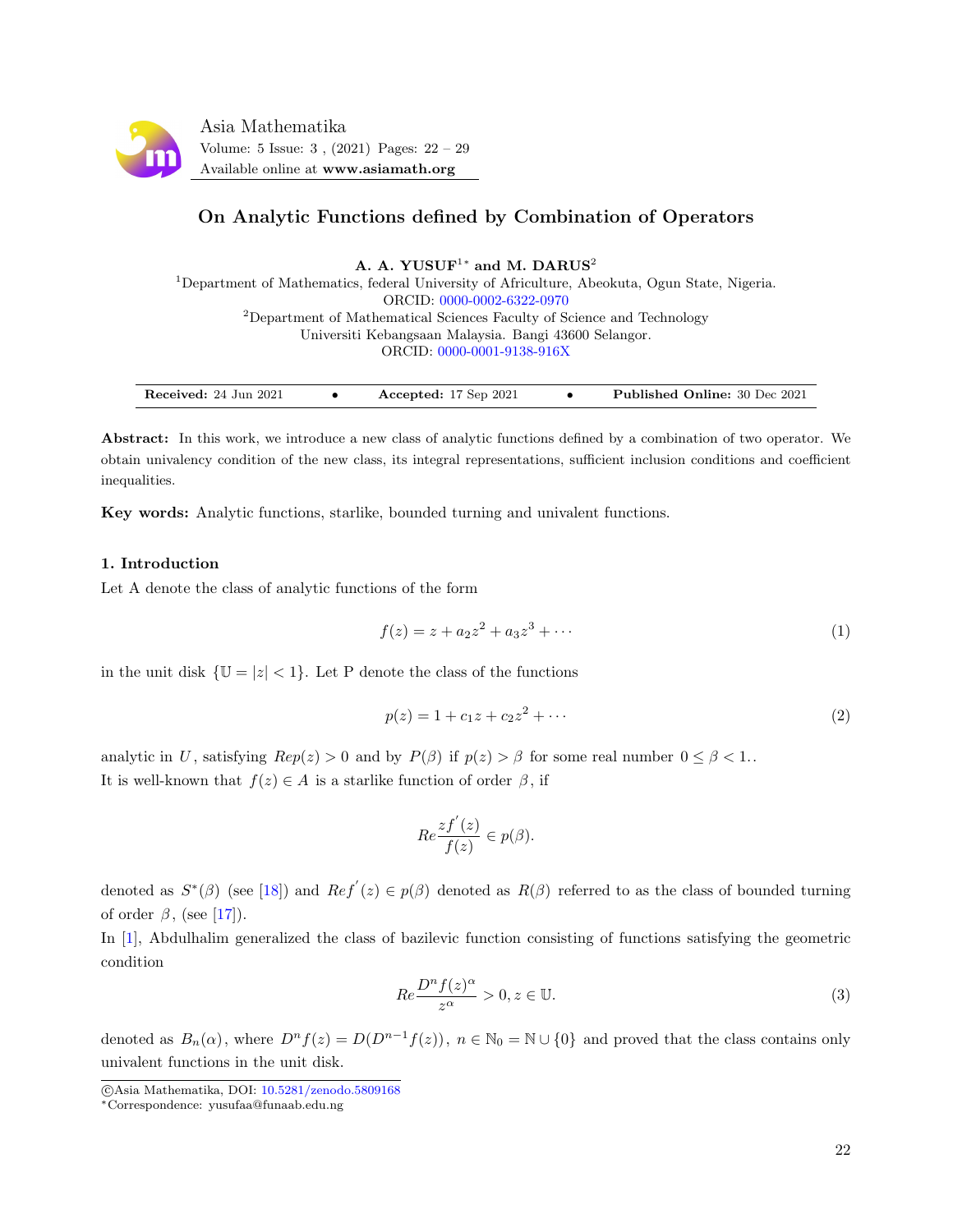A further generalization,  $T_n^{\alpha}(\beta)$ , was introduced by Opoola [\[11\]](#page-7-3) which consists of functions satisfying the geometric condition

$$
\frac{D^n f(z)^{\alpha}}{\alpha^n z^{\alpha}} > \beta.
$$

He proved the inclusion property and the univalency of functions in the class. Using the salagean differential operator  $D^n f(z)$  and and inverse of integral operator

$$
\mathcal{L}_{\sigma,\gamma}f(z) = \frac{(\alpha+\gamma)^{-\sigma}t^{\gamma-1}}{z^{\gamma}\Gamma - \sigma} \int_0^z (\log\frac{z}{t})^{-\sigma-1} f(t)^{\lambda} dt.
$$

(see [\[8\]](#page-7-4), [\[16\]](#page-7-5)), on  $f(z)^\alpha$ , we have

$$
D^{n}(\mathcal{L}_{\sigma,\gamma}f(z)^{\alpha}) = z^{\alpha}\alpha^{n} + \sum_{k=2}^{\infty} \left(\frac{\alpha+\gamma+k-1}{\alpha+\gamma}\right)^{\sigma} (\alpha+k-1)^{n} A_{k}(\alpha) z^{\alpha+k-1}.
$$
 (4)

where  $A_k$  for  $k = 2, 3, \cdots$  depends on the coefficients  $a_k$  of  $f(z)$  and the index  $\alpha$ . We denote

$$
\mathcal{L}_{\sigma,\gamma}(D^n f(z)^\alpha) = D^n(\mathcal{L}_{\sigma,\gamma} f(z)^\alpha) = L_{\sigma,\gamma}^n f(z)^\alpha.
$$
\n<sup>(5)</sup>

 $n \in N \cup \{0\}, \sigma > 0, \gamma > -1, \alpha > 0.$ 

**Remark 1.1.**  $L_{1,0}^n = D^{n+1} f(z)^{\alpha}$ ,  $L_{1,0}^0 = Df(z)^{\alpha} = zf'(z)^{\alpha}$ . If  $\alpha = 1$ , then  $L_{1,0}^0 = zf'(z)$ .

From the series expansions of the operator  $\mathcal{L}_{\sigma,\gamma}$  on  $f(z)^{\alpha}$ , we have the recursive relation

$$
z(\mathcal{L}_{\sigma,\gamma}f(z)^{\alpha})' = (\alpha + \gamma)\mathcal{L}_{\sigma+1,\gamma}f(z)^{\alpha} - \gamma\mathcal{L}_{\sigma,\gamma}f(z)^{\alpha}.
$$
\n(6)

Applying  $D^n$  on (6), we have

$$
L_{\sigma,\gamma}^{n+1} f(z)^{\alpha} = (\alpha + \gamma) L_{\sigma+1,\gamma}^{n} f(z)^{\alpha} - \gamma L_{\sigma,\gamma}^{n} f(z)^{\alpha}.
$$
\n<sup>(7)</sup>

Using the salagean anti-derivative define as  $I_n = I(I_{n-1}f(z)) = \int_0^z$  $I_{n-1}f(t)$  $\frac{dI}{dt}$  and  $\frac{dI}{dt}$  and

$$
\mathcal{J}_{\sigma,\gamma}f(z) = \frac{(\alpha + \gamma)^{\sigma} t^{\gamma - 1}}{z^{\gamma} \Gamma \sigma} \int_0^z (log\frac{z}{t})^{\sigma - 1} f(t) dt
$$
, (see [8], [16]) on  $f(z)^{\alpha}$ .  
Therefore

Therefore

$$
I_n(\mathcal{J}_{\sigma,\gamma}f(z)^{\alpha}) = \frac{z^{\alpha}}{\alpha^n} + \sum_{k=2}^{\infty} \left(\frac{\alpha + \gamma}{\alpha + \gamma + k - 1}\right)^{\sigma} \frac{A_k(\alpha)}{(\alpha + k - 1)^n} z^{\alpha + k - 1}.
$$
 (8)

We denote

$$
I_n(\mathcal{J}_{\sigma,\gamma}f(z)^{\alpha}) = \mathcal{J}_{\sigma,\gamma}(I_n f(z)^{\alpha}) = J_{\sigma,\gamma}^n f(z)^{\alpha}.
$$
\n(9)

It can be seen that

$$
L_{\sigma,\gamma}^n(J_{\sigma,\gamma}^n f(z)^{\alpha}) = J_{\sigma,\gamma}^n(L_{\sigma,\gamma}^n f(z)^{\alpha}) = f(z)^{\alpha}.
$$
\n(10)

The concept of combining operators in theory of geometric function has been a very useful tool and this has been considered by many researchers to introduce subclasses of analytic and meromorphic functions, (see [\[2–](#page-7-6)[7\]](#page-7-7)). Using the operator  $L_{\sigma,\gamma}^n$ , we introduce a new class defined as follows: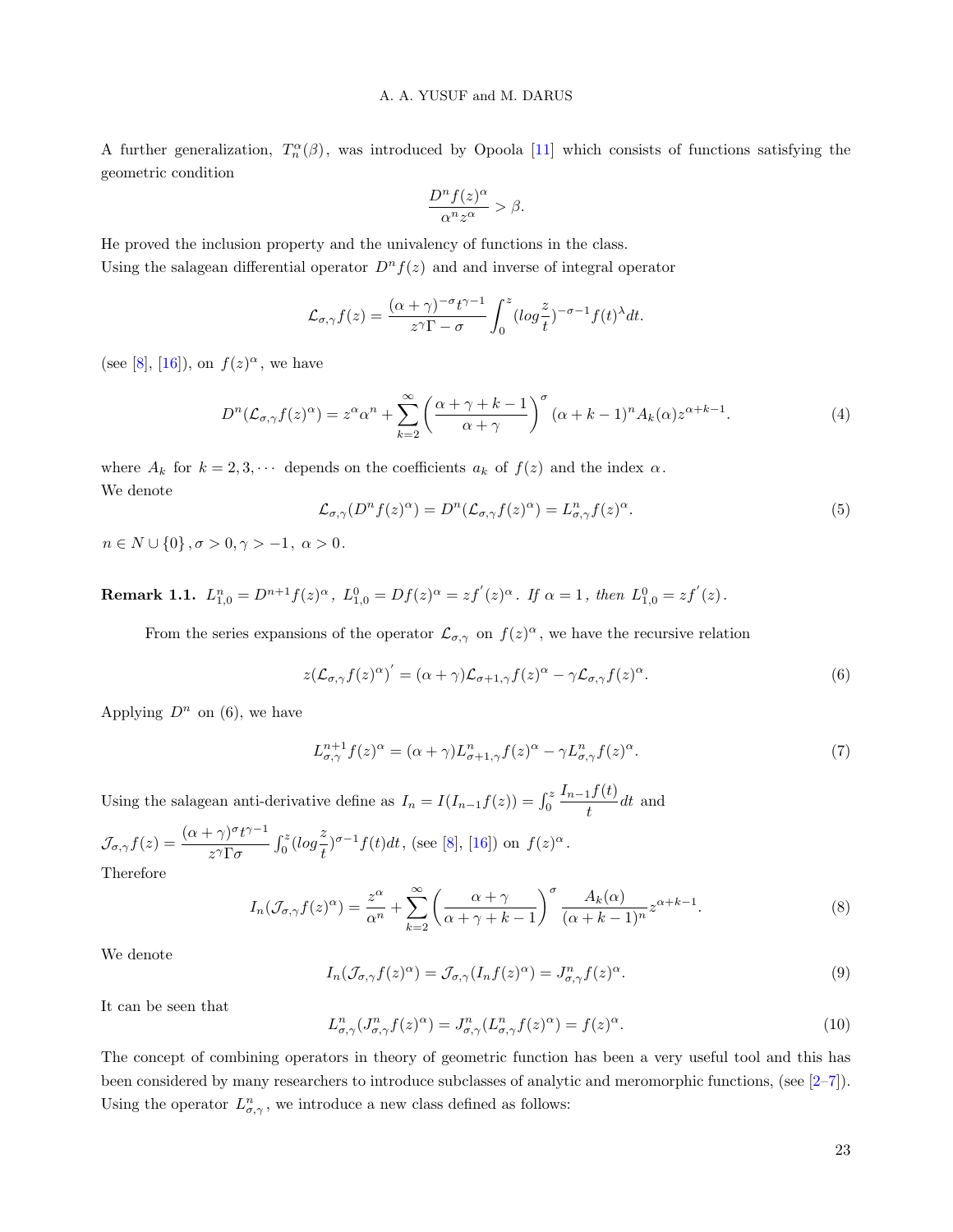**Definition 1.** An analytic function  $f \in A$  is said to belong to the class  $B^{n,\alpha}_{\sigma,\gamma}(\beta)$  if and only if

$$
\frac{L_{\sigma,\gamma}^n f(z)^{\alpha}}{\alpha^n z^{\alpha}} > \beta.
$$
\n(11)

 $n \in N \cup \{0\}, \sigma > 0, \gamma > -1, \ \alpha > 0.$ 

**Remark 1.2.** If  $\sigma = 1$ ,  $\gamma = 0$ ,  $n = 0$  and  $\alpha = 1$  we have the class of analytic function satisfying

$$
Ref'(z) > \beta \tag{12}
$$

which is the class of functions of bounded turning of order  $\beta$  denoted as  $R(\beta)$ .

#### 2. Prelimary Lemmas

**Lemma 2.1.** [\[9\]](#page-7-8) Let  $p(z)$  be holomorphic in E with  $p(0) = 1$ . Suppose that

$$
Re\left(1+\frac{zp'(z)}{p(z)}\right) > \frac{3\beta-1}{2\beta}
$$

Then

$$
Rep(z) > 2^{1 - \frac{1}{\beta}}, \frac{1}{2} \le \beta < 1, z \in U.
$$
\n(13)

.

and the constant  $2^{1-\frac{1}{\beta}}$  is the best possible.

**Lemma 2.2.** [\[10\]](#page-7-9) Let  $u = u_1 + u_2i$ ,  $v = v_1 + v_2i$  and  $\Phi(u, v)$  a complex valued function satisfying (i)  $\Phi(u, v)$  is continuous in a domain  $\Omega$  of  $C^2$ . (ii)  $(1,0) \in \Omega$  and  $Re\Phi(1,0) > 0$ . (iii)  $\text{Re}\Phi(\beta + (1-\beta)u_2i, v_1) \leq \beta$  when  $(\beta + (1-\beta)u_2i, v_1) \in \Omega$  If  $p \in P$  such that  $(p(z), zp'(z)) \in \Omega$  and  $Re(p(z), zp'(z)) > \beta$  for  $z \in \mathbb{U}$ . Then  $Rep(z) > \beta$  in  $\mathbb{U}$ .

**Lemma 2.3.** [\[12\]](#page-7-10) Let  $p \in P$ . where  $p(z) = 1 + c_1z + p_2z^2 + \cdots$ , then

$$
|p_k| \le 2, k = 1, 2, 3, \cdots. \tag{14}
$$

**Lemma 2.4.** [\[11\]](#page-7-3) Let  $p \in P$ . then for any real or complex number  $\mu$ , we have sharp inequalities

$$
\left| p_2 - \mu \frac{p_1^2}{2} \right| \le 2 \max\{1, |1 - \mu|\}. \tag{15}
$$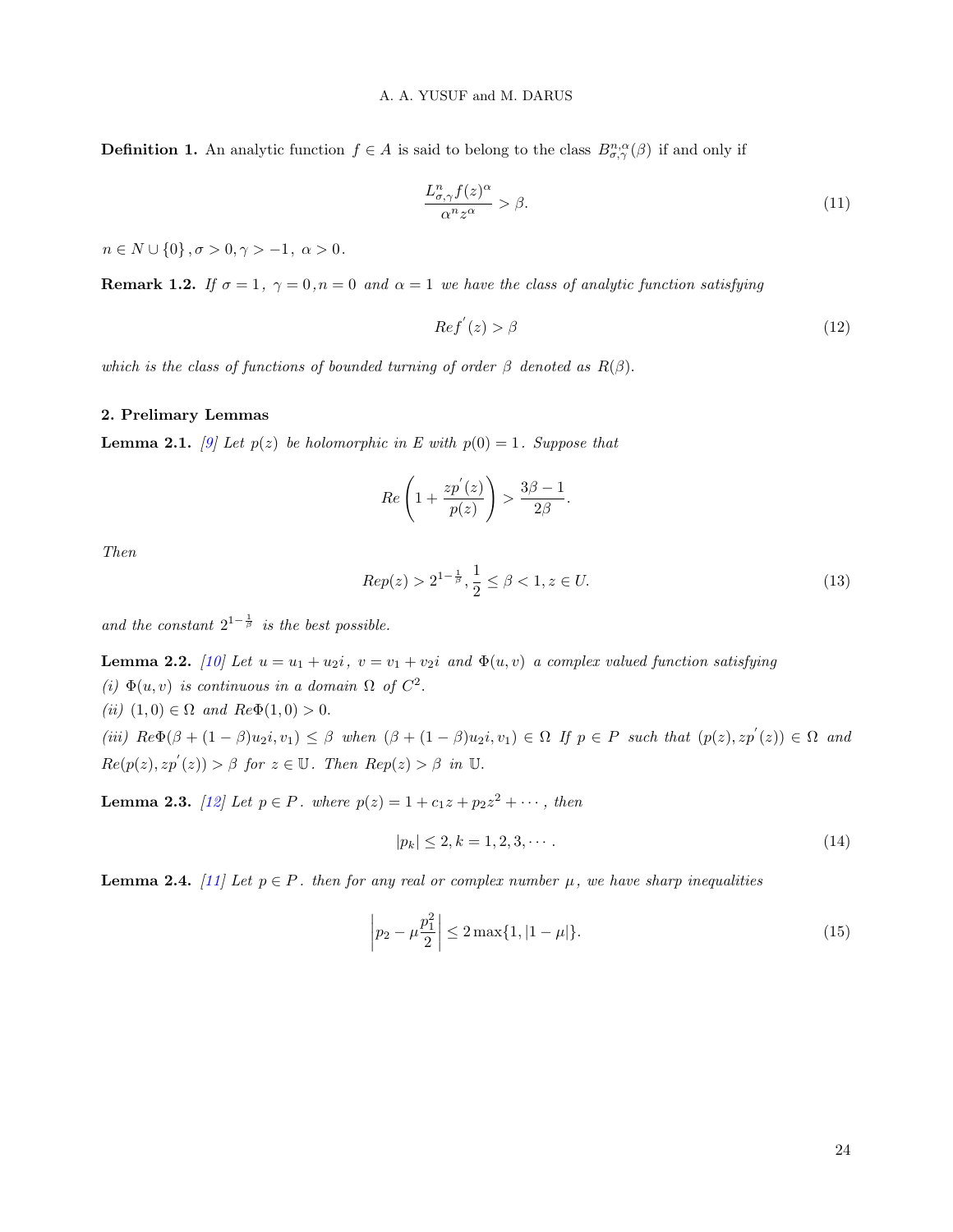## 3. Main Results

**Theorem 3.1.** Let  $f \in B^{n,\alpha}_{\sigma,\gamma}(\beta)$ , then  $f(z)$  has the integral representation

$$
f(z) = J^{n}_{\sigma,\gamma} [\alpha^{n} z^{n} (p(z))]^{\frac{1}{\alpha}}
$$

*Proof.* Since  $f \in B^{n,\alpha}_{\sigma,\gamma}(\beta)$ , then there exists  $p \in P(\beta)$  such that

$$
\frac{L_{\sigma,\gamma}^n f(z)^{\alpha}}{\alpha^n z^{\alpha}} = p(z)
$$

and

$$
L_{\sigma,\gamma}^n f(z)^\alpha = \alpha^n z^\alpha p(z)
$$

applying the antiderivatie operator  $J_{\sigma,\gamma}^n$ , we obtain

$$
f(z) = J^{n}_{\sigma,\gamma} [\alpha^{n} z^{n} (p(z))]^{\frac{1}{\alpha}}
$$

**Theorem 3.2.**  $B_{\sigma,\gamma}^{n,\alpha}(\beta) \subset T_n^{\alpha}(\beta)$ , for  $\alpha > 0$ .

Proof. Let

$$
p(z) = \frac{D^n f(z)^{\alpha}}{\alpha^n z^{\alpha}}
$$

Then , from (11), we obtain

$$
Re\left(p(z)^{2} + \frac{zp(z)p'(z)}{\alpha}\right) > \beta.
$$

We define

$$
\Phi(u,v) = u^2 + \frac{uv}{\alpha}, \alpha > 0.
$$

Clearly,  $\Phi(u, v)$  satisfies the condition of Lemma 2.2. whenever  $2v_1 < -(1 - \beta)(1 + u_2^2)$ , we have

$$
Re\Phi(\beta + (1 - \beta)u_2i, v_1) = \beta^2 - (1 - \beta)^2 u_2^2 - \frac{\beta(1 - \beta)(1 + u_2^2)}{2\alpha} < \beta < \beta.
$$

Hence by lemma 2.2, we have  $Rep(z)$ , implies that  $Re \frac{D^n f(z)^{\alpha}}{\alpha^n z^{\alpha}} > \beta$  and the proof completes.

**Corollary 3.1.** For  $n \geq 1$ , the class  $B_{\sigma,\gamma}^{n,\alpha}(\beta)$  consists of univalent functions.

Theorem 3.3. If  $f \in A$  satisfies

$$
Re\left(\frac{L_{\sigma,\gamma}^{n+1}f(z)^{\alpha}}{L_{\sigma,\gamma}^n f(z)^{\alpha}}\right) > \frac{2\alpha\beta + \beta - 1}{2\beta}.\tag{16}
$$

Then

$$
Re \frac{L_{\sigma,\gamma}^n f(z)^{\alpha}}{\alpha^n z^n} > 2^{1 - \frac{1}{\beta}}, \frac{1}{2} \le \beta < 1, z \in \mathbb{U}.
$$

25

 $\Box$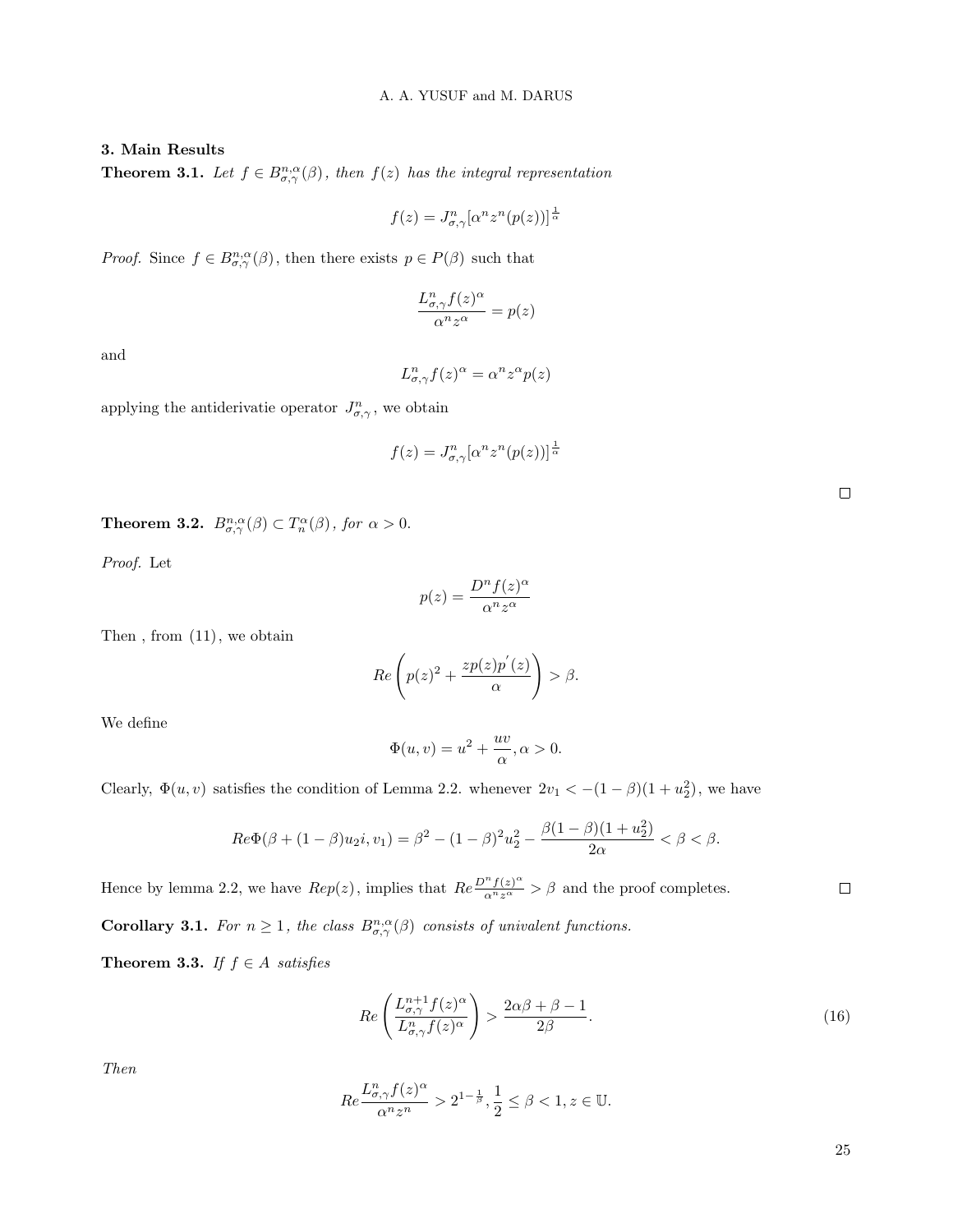Proof. Let

$$
\frac{L_{\sigma,\gamma}^{n+1}f(z)^{\alpha}}{\alpha^n z^n} = p(z),
$$

then we have that

$$
\frac{zp^{'}(z)}{p(z)} = \frac{L_{\sigma,\gamma}^{n+1}f(z)^{\alpha}}{L_{\sigma,\gamma}^{n}f(z)^{\alpha}} - \alpha.
$$

By the condition of the theorem,

$$
Re\left(1+\frac{zp'(z)}{p(z)}\right) = Re\left(\frac{L_{\sigma,\gamma}^{n+1}f(z)^{\alpha}}{L_{\sigma,\gamma}^n f(z)^{\alpha}} - \alpha + 1\right) > \frac{3\beta-1}{2\beta}
$$

and this is equivalent to

$$
Re\left(\frac{L_{\sigma,\gamma}^{n+1}f(z)^{\alpha}}{L_{\sigma,\gamma}^n f(z)^{\alpha}}\right) > \frac{2\alpha\beta + \beta - 1}{2\beta}.
$$

Thus by lemma 2.1,  $Rep(z) > 2^{1-\frac{1}{\beta}}, \frac{1}{\beta} \le \beta < 1, z \in \mathbb{U}.$ 

**Corollary 3.2.** If  $f \in A$  satisfies the condition, then  $f \in B^{\eta,\alpha}_{\sigma,\gamma}(2^{1-\frac{1}{\beta}})$ .

If  $n = 0$ ,  $\alpha = 0$ , we have

Corollary 3.3. Suppose

$$
Re\left(\frac{zf^{''}(z)}{f^{'}(z)}+1\right)>\frac{\beta-1}{2\beta}.
$$

Then

$$
Ref'(z) > 2^{1-\frac{1}{\beta}}.
$$

If  $n=0,\;\alpha=1/2,$  we have

Corollary 3.4. Suppose

$$
Re\left(\frac{zf^{''}(z)}{f'(z)}+1\right)>\frac{3\beta-1}{2\beta}.
$$

Then

$$
Ref'(z) > 2^{1-\frac{1}{\beta}}.
$$

If  $n = 0, \ \alpha = 1$  and  $\beta = 1/2$ , we have

Corollary 3.5. Suppose

$$
Re\left(\frac{zf^{''}(z)}{f'(z)}+1\right)>\frac{1}{2}
$$

. Then

$$
Ref'(z) > \frac{1}{2}.
$$

 $\Box$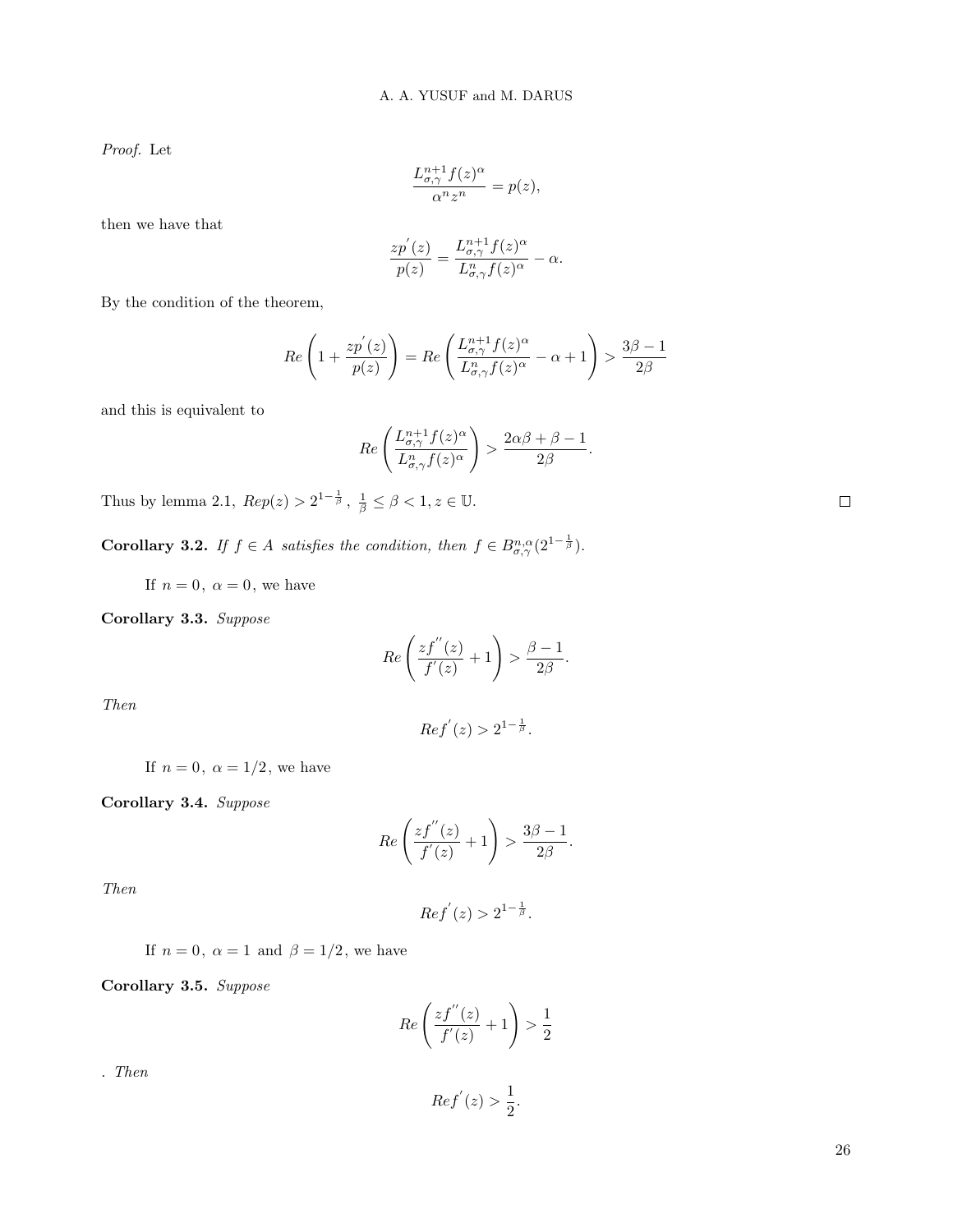**Theorem 3.4.** Let  $f \in B^{n,\alpha}_{\sigma,\gamma}(\beta)$ , then

$$
|a_2| \le \frac{2\alpha^{n-1}(1-\beta)}{(\alpha+1)^n} \left(\frac{\alpha+\gamma}{\alpha+\gamma+1}\right)^{\sigma}.
$$

$$
|a_3| \le \frac{\alpha^{n-1}(\alpha+\gamma)^{\sigma}(1-\beta)}{(\alpha+2)^n(\alpha+\gamma+2)^{\sigma}} \max\{1, |\mathbf{M_1}|\}
$$
(17)
$$
\mathbf{M_1} = \frac{2(\alpha+1)^{2n}(\alpha+\gamma+1)^{2\sigma} + (1-\alpha)\alpha^n(\alpha+\gamma)^{\sigma}(\alpha+2)^n(\alpha+\gamma+2)^{\sigma}}{(\alpha+1)^{2n}(\alpha+\gamma+1)^{2\sigma}}
$$

The bounds are best possible. Equalities are obtained also by

$$
f(z)^{\alpha} = \left\{ J_{\sigma,\gamma}^{n} \left[ \alpha^{n} z^{\alpha} \left( \beta + (1 - \beta) \frac{1 + z}{1 - z} \right) \right] \right\}^{\frac{1}{\alpha}}
$$

$$
= z + \frac{\alpha^{n}}{(\alpha + 1)^{n}} \left( \frac{\alpha + \gamma}{\alpha + \gamma + 1} \right)^{\sigma} z^{2} + \frac{\alpha^{n} (\alpha + \gamma)^{\sigma}}{(\alpha + 2)^{n} (\alpha + \gamma + 2)^{\sigma}} \left\{ \frac{(\alpha + 1)^{2n} (\alpha + \gamma + 1)^{2\sigma} + (1 - \alpha) \alpha^{n} (\alpha + \gamma)^{\sigma} (\alpha + 2)^{n} (\alpha + \gamma + 2)^{\sigma}}{(\alpha + 1)^{2n} (\alpha + \gamma + 1)^{2\sigma}} \right\} z^{3} + \cdots
$$

*Proof.* Let  $f \in B^{n,\alpha}_{\sigma,\lambda}(\lambda)$ , then there exists  $p \in P_\beta$  such that

$$
\frac{L_{\sigma,\gamma}^n f(z)^{\alpha}}{\alpha^n z^{\alpha}} = p(z) = 1 + (1 - \beta)c_1 z + (1 - \beta)c_2 z^2 + (1 - \beta)c_3 c^3 + \cdots
$$
\n(18)

$$
L_{\sigma,\gamma}^n f(z)^\alpha = \alpha^n z^\alpha + \alpha^n (1-\beta)c_1 z^{\alpha+1} + \alpha^n (1-\beta)c_2 z^{\alpha+2} + \alpha^n (1-\beta)c_3 z^{\alpha+3} + \alpha^{n-1} (1-\beta)c_4 z^{\alpha+4} + \cdots
$$

Using the anti-derivative of the operator  $L_{\sigma,\gamma}^n$  denoted as  $J_{\sigma,\gamma}^n$ , we have that

$$
f(z)^{\alpha} = z^{\alpha} + \frac{\alpha^{n}(1-\beta)}{(\alpha+1)^{n}} \left(\frac{\alpha+\gamma}{\alpha+\gamma+1}\right)^{\sigma} c_{1} z^{\alpha+1} + \frac{\alpha^{n}(1-\beta)}{(\alpha+2)^{n}} \left(\frac{\alpha+\gamma}{\alpha+\gamma+2}\right)^{\sigma} c_{2} z^{\alpha+2} + \frac{\alpha^{n}(1-\beta)}{(\alpha+3)^{n}} \left(\frac{\alpha+\gamma}{\alpha+\gamma+3}\right)^{\sigma} c_{3} z^{\alpha+3} + \frac{\alpha^{n}(1-\beta)}{(\alpha+4)^{n}} \left(\frac{\alpha+\gamma}{\alpha+\gamma+4}\right)^{\sigma} c_{4} z^{\alpha+4} \dots
$$

Given that

 $where$ 

$$
f(z)^{\alpha} = z^{\alpha} + \alpha a_2 z^{\alpha+1} + \left(\alpha a_3 + \frac{\alpha(\alpha-1)}{2}a_2^2\right) z^{\alpha+2} + \left(\alpha a_4 + \alpha(\alpha-1)a_2 a_3 + \frac{\alpha(\alpha-1)(\alpha-2)}{6}a_2^3\right) z^{\alpha+3} + \left(\alpha a_5 + \alpha(\alpha-1)a_2 a_4 + \frac{\alpha(\alpha-1)}{2}a_3^2 + \frac{\alpha(\alpha-1)(\alpha-2)}{2}a_2^2 a_3 + \frac{\alpha(\alpha-1)(\alpha-2)(\alpha-3)}{12}a_2^4\right) z^{\alpha+4} + \cdots
$$

By comparing the coefficient , we have

$$
a_2 = \frac{\alpha^{n-1}}{(\alpha+1)^n} \left(\frac{\alpha+\gamma}{\alpha+\gamma+1}\right)^{\sigma} c_1
$$

27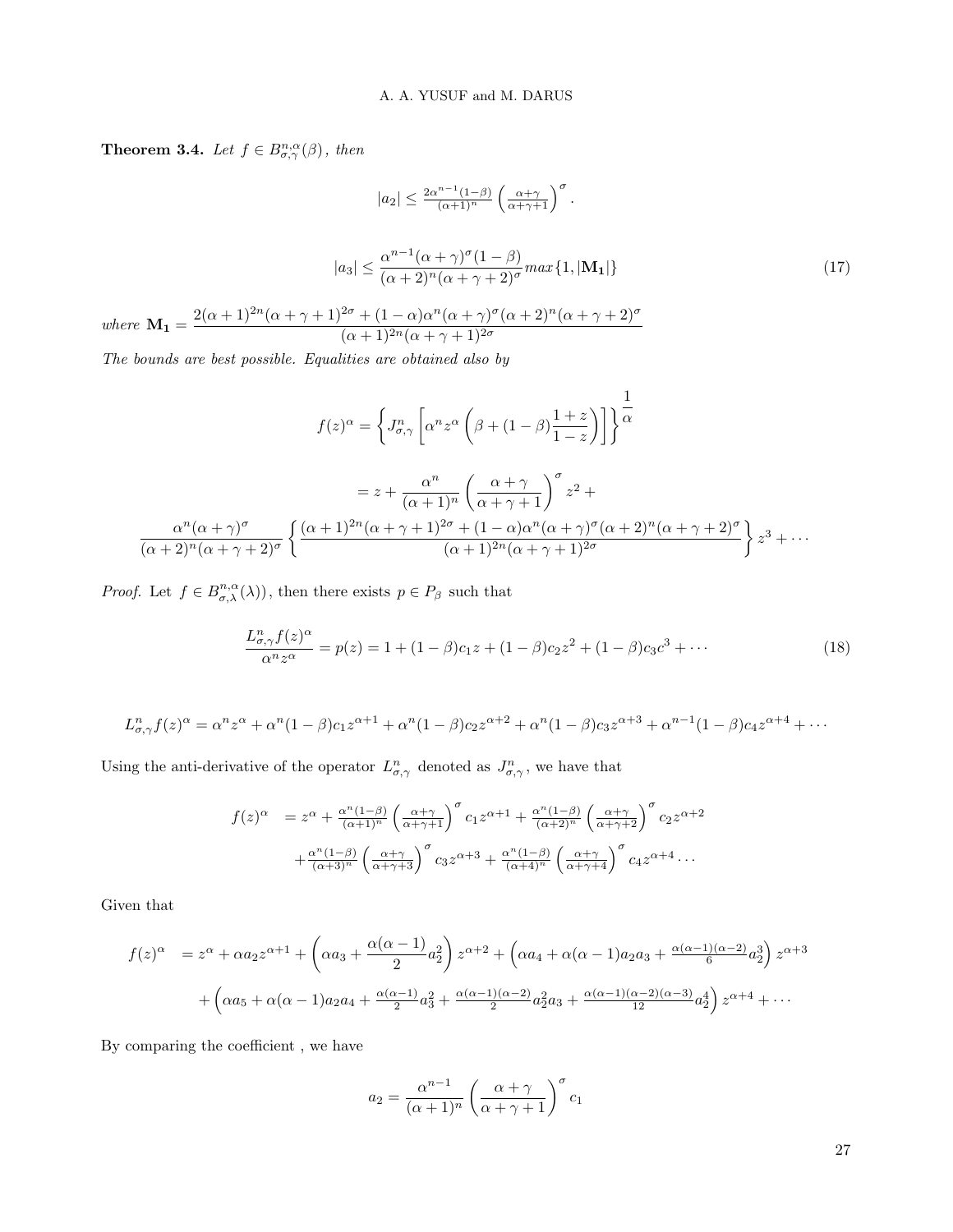By Lemma 2.3, we obtained the bound of  $a_2$ , also

$$
a_3 = \frac{\alpha^n(\alpha+\gamma)^\sigma(1-\beta)}{(\alpha+2)^n(\alpha+\gamma+2)^\sigma} \left[c_2 - \frac{\alpha^n(\alpha-1)(\alpha+\gamma)^\sigma(\alpha+2)^n(\alpha+\gamma+2)^\sigma}{(\alpha+1)^{2n}(\alpha+\gamma+1)^{2\sigma}} \frac{c_1^2}{2}\right]
$$

By Lemma 2.4 and with  $\rho = \frac{\alpha^n(\alpha-1)(\alpha+\gamma)^{\sigma}(\alpha+2)^n(\alpha+\gamma+2)^{\sigma}}{(\alpha+\gamma)(\alpha+\gamma+2)^{\sigma}}$  $\frac{\alpha + 1}{(\alpha + 1)^{2n}(\alpha + \gamma + 1)^{2\sigma}}$ , we obtained the bound on the third coefficient of these function. By letting

$$
f_{\rm{max}}
$$

$$
p(z) = \beta + (1 - \beta) \frac{1 + z}{1 - z}
$$

from the integral representation we have the equality attained by the extremal function given.

**Theorem 3.5.** Let  $f \in B^{n,\alpha}_{\sigma,\gamma}(\beta)$ . Then

$$
|a_3 - \rho a_2^2| \le \frac{\alpha^{n-1} (1-\beta)(\alpha+\gamma)^\sigma}{(\alpha+2)^n (\alpha+\gamma+2)^\sigma} \max\{1, |\mathbf{M_2}|\}\tag{19}
$$

where  $\mathbf{M_2} = \frac{2(\alpha+1)^{2n}(\alpha+\gamma+1)^{2\sigma}+(1+2\rho-\alpha)\alpha^{n-1}(\alpha+\gamma)^{\sigma}(\alpha+2)^n(\alpha+\gamma+2)^{\sigma}}{(1+1)^{2n}(\alpha+\gamma+1)^{2\sigma}}$  $(\alpha + 1)^{2n}(\alpha + \gamma + 1)^{2\sigma}$ 

Proof. From the computation and by comparing coefficient with respect to z, then

$$
a_2 = \frac{\alpha^{n-1}(1-\beta)}{(\alpha+1)^n} \left(\frac{\alpha+\gamma}{\alpha+\gamma+1}\right)^{\sigma} c_1
$$
\n(20)

and

$$
a_3 = \frac{\alpha^n (\alpha + \gamma)^\sigma c_2}{(\alpha + 2)^n (\alpha + \gamma + 2)^\sigma} + \frac{(1 - \alpha) \alpha^{2(n-2)} (\alpha + \gamma)^{2\sigma}}{(\alpha + 1)^{2n} (\alpha + \gamma + 1)^{2\sigma}} \frac{c_1^2}{2}
$$
(21)

Hence

$$
|a_3 - \rho a_2^2| = \frac{\alpha^{n-1}(\alpha + \gamma)^{\sigma}}{(\alpha + 2)^n(\alpha + \gamma + 2)^{\sigma}}c_2 - \frac{(\alpha - 1 + 2\rho)(\alpha + 2)^n\alpha^{n-1}(\alpha + \gamma)^{\sigma}(\alpha + \gamma + 2)^{\sigma}c_1^2}{(\alpha + 1)^{2n}(\alpha + \gamma + 1)^{2\sigma}} \tag{22}
$$

by lemma 2.4 we have the required inequality.

## 4. Conclusion

In this work we have been able to determine the univalency condition of the new class, its integral representations, sufficient inclusion conditions and coefficient inequalities of a subclass of analytics functions defined by combination of two operators.

#### Acknowledgment

The author would like to thank the anonymous referee whose comments improved the original version of this manuscript.

 $\Box$ 

 $\Box$